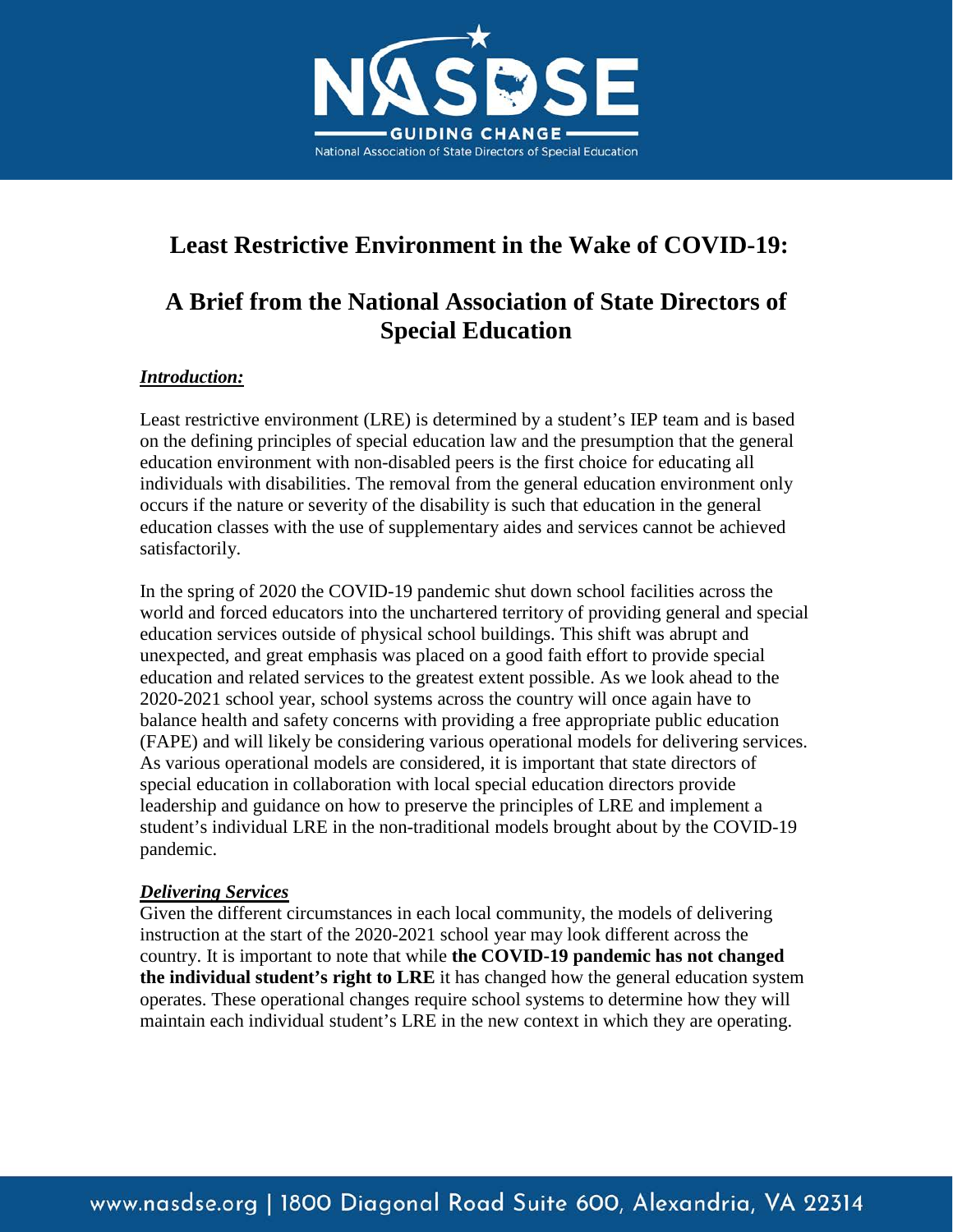

*Example 1*: Susan will be entering a third-grade class with 26 students at the start of the 2020-2021 school year. She receives 60 minutes a day of special education services in the general education classroom in math and English Language Arts (ELA) and 30 minutes a week of speech-language therapy outside of the general education classroom under the disability classification of specific learning disability. Susan's local community has experienced an outbreak of COVID-19 in recent weeks and is considering multiple operational models for the start of the 2020-2021 school year. Susan's IEP will be implemented, and FAPE provided in each operational model.

| <b>School Operational Models</b>                                                                                                                                                                                                                                                                                                                                                                              |                                                                                                                                                                                                                                                                                                                                                                                                                                                                          |                                                                                                                                                                                              |  |
|---------------------------------------------------------------------------------------------------------------------------------------------------------------------------------------------------------------------------------------------------------------------------------------------------------------------------------------------------------------------------------------------------------------|--------------------------------------------------------------------------------------------------------------------------------------------------------------------------------------------------------------------------------------------------------------------------------------------------------------------------------------------------------------------------------------------------------------------------------------------------------------------------|----------------------------------------------------------------------------------------------------------------------------------------------------------------------------------------------|--|
| <b>Distance Learning</b>                                                                                                                                                                                                                                                                                                                                                                                      | <b>Hybrid</b>                                                                                                                                                                                                                                                                                                                                                                                                                                                            | <b>Traditional</b>                                                                                                                                                                           |  |
| Students will use a distance/remote<br>platform for educational services.                                                                                                                                                                                                                                                                                                                                     | Students will follow an alternating<br>schedule to reduce the number of<br>students on campus and in each<br>classroom. Students will report to<br>school two times a week with<br>social distancing procedures in<br>place and will use a virtual<br>platform three times a week.                                                                                                                                                                                       | Students will report to<br>school five times a<br>week with social<br>distancing protocols<br>in place.                                                                                      |  |
| <b>LRE Considerations for Susan</b>                                                                                                                                                                                                                                                                                                                                                                           |                                                                                                                                                                                                                                                                                                                                                                                                                                                                          |                                                                                                                                                                                              |  |
| Susan will participate in a virtual<br>learning model with her general<br>education third-grade class. Her<br>special education teacher will host a<br>small group virtual break out session<br>with her and other students in ELA<br>and math after large group instruction<br>(or provide supports during the large<br>group instruction). Susan will<br>participate in a weekly virtual speech<br>session. | While on campus, Susan's third-<br>grade class will be split into two<br>sections. Susan will remain in one<br>classroom all day with her peers,<br>and her teachers will rotate as<br>appropriate. Her special education<br>teacher will provide 60 minutes of<br>support in math and ELA each day<br>while Susan is on campus and<br>follow the distance learning model<br>the other three days. Susan will<br>participate in a virtual speech<br>session once a week. | Susan will receive her<br>special education<br>services inside her<br>general education<br>classroom and speech<br>services outside of the<br>general education<br>classroom once a<br>week. |  |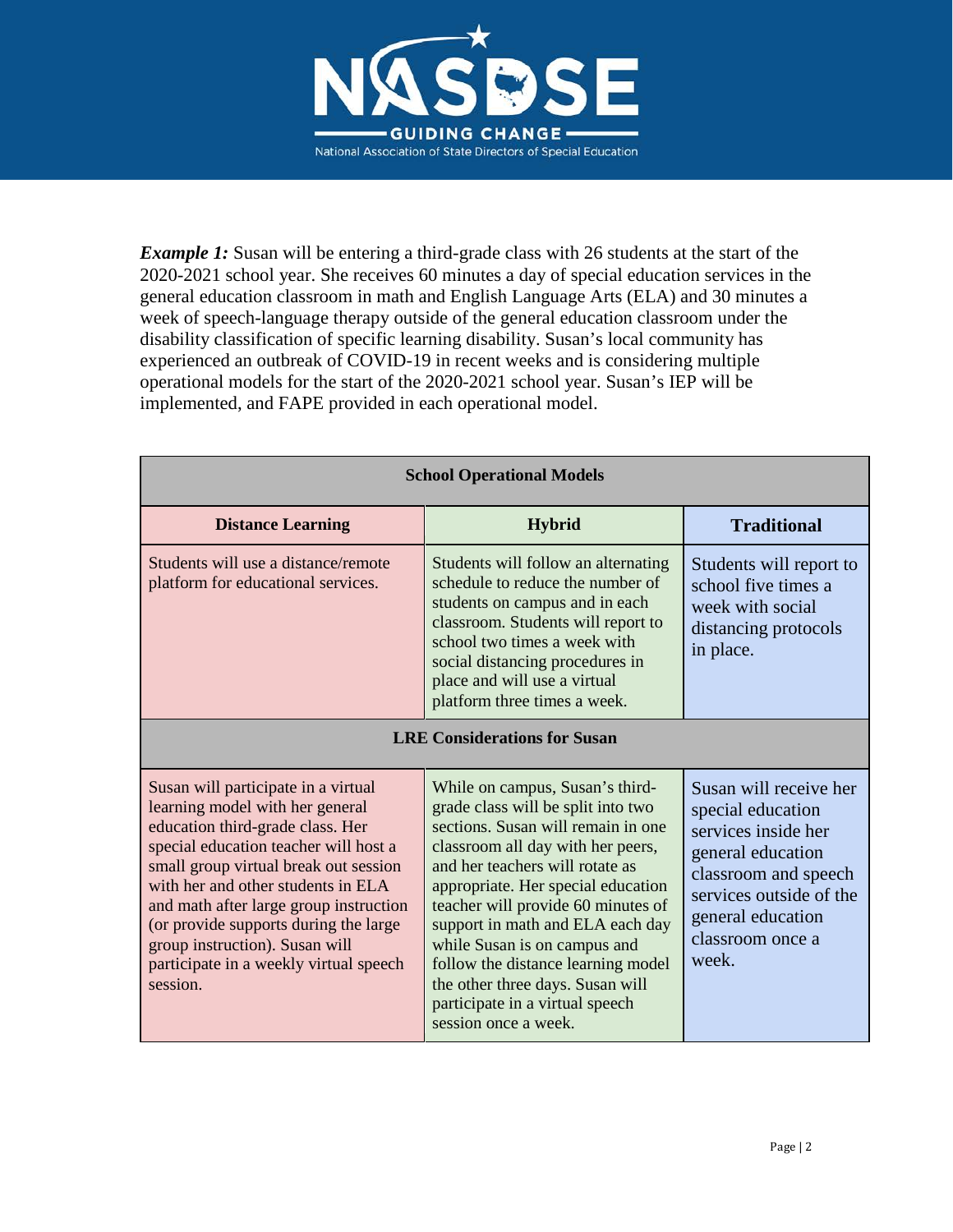

*Example 2:* Eddy will be entering 10th grade at the start of the 2020-2021 school year. He receives 240 minutes a day of special education services outside of the general education classroom and 60 minutes a week of speech-language therapy outside of the general education classroom under the disability classification of Autism. During his 10th grade year, Eddy is scheduled to take the following courses: English II, Business Math, Biology, Civics, PE, Health, Journey to Careers, Animal Science, and Study Skills. Eddy's local community has experienced an outbreak of COVID-19 in recent weeks and is considering multiple operational models for the start of the 2020-2021 school year.

| <b>School Operational Models</b>                                                                                                                                                                                                                                                                                                                                                                                                                                                                                                                                                                          |                                                                                                                                                                                                                                                                                                                                                                                                                                                                                                                                                                                                                 |                                                                                                                                                                                                                                                                                                                                                                                                                                                                                                                                                                                      |  |
|-----------------------------------------------------------------------------------------------------------------------------------------------------------------------------------------------------------------------------------------------------------------------------------------------------------------------------------------------------------------------------------------------------------------------------------------------------------------------------------------------------------------------------------------------------------------------------------------------------------|-----------------------------------------------------------------------------------------------------------------------------------------------------------------------------------------------------------------------------------------------------------------------------------------------------------------------------------------------------------------------------------------------------------------------------------------------------------------------------------------------------------------------------------------------------------------------------------------------------------------|--------------------------------------------------------------------------------------------------------------------------------------------------------------------------------------------------------------------------------------------------------------------------------------------------------------------------------------------------------------------------------------------------------------------------------------------------------------------------------------------------------------------------------------------------------------------------------------|--|
| <b>Distance Learning</b>                                                                                                                                                                                                                                                                                                                                                                                                                                                                                                                                                                                  | <b>Hybrid</b>                                                                                                                                                                                                                                                                                                                                                                                                                                                                                                                                                                                                   | <b>Traditional</b>                                                                                                                                                                                                                                                                                                                                                                                                                                                                                                                                                                   |  |
| Students will use a distance/remote<br>platform for educational services.                                                                                                                                                                                                                                                                                                                                                                                                                                                                                                                                 | Students will follow an<br>alternating schedule to reduce<br>the number of students on<br>campus and in each classroom.<br>Students will report to school<br>two times a week with social<br>distancing procedures in place<br>and will use a virtual platform<br>three times a week.                                                                                                                                                                                                                                                                                                                           | Students will report to school<br>five times a week with social<br>distancing protocols in place.                                                                                                                                                                                                                                                                                                                                                                                                                                                                                    |  |
| <b>LRE Considerations for Eddy</b>                                                                                                                                                                                                                                                                                                                                                                                                                                                                                                                                                                        |                                                                                                                                                                                                                                                                                                                                                                                                                                                                                                                                                                                                                 |                                                                                                                                                                                                                                                                                                                                                                                                                                                                                                                                                                                      |  |
| Eddy will participate in<br>virtual English II, Business Math,<br><b>Biology</b> , and Civics classes<br>outside of the general education<br>classroom led by a special<br>education teacher with support<br>from the general education content<br>teachers. Eddy will participate in<br>PE, Health, Journey to Careers,<br>Animal Science, and Study Skills<br>inside the virtual general education<br>classroom with support from a<br>special education instructional<br>aide. Eddy will participate in two<br>virtual speech therapy sessions a<br>week outside of the general<br>education classroom | While on campus Eddy will<br>participate in English II,<br>Business Math, Biology, and<br>Civics classes outside of the<br>general education classroom<br>led by a special education<br>teacher with support from the<br>general education content<br>teachers. Eddy will participate<br>in PE, Health, Journey to<br>Careers, Animal Science, and<br>Study Skills inside the virtual<br>general education classroom<br>with support from a special<br>education instructional aide.<br>Eddy will participate in two<br>virtual speech therapy sessions<br>a week outside of the general<br>education classroom | Eddy will participate<br>in English II, Business Math,<br>Biology, and Civics classes<br>outside of the general education<br>classroom led by a special<br>education teacher with support<br>from the general education<br>content teachers. Eddy will<br>participate in PE, Health,<br>Journey to Careers, Animal<br>Science, and Study Skills inside<br>the general education<br>classroom with support from a<br>special education instructional<br>aide. Eddy will participate in<br>two virtual speech therapy<br>sessions a week outside of the<br>general education classroom |  |